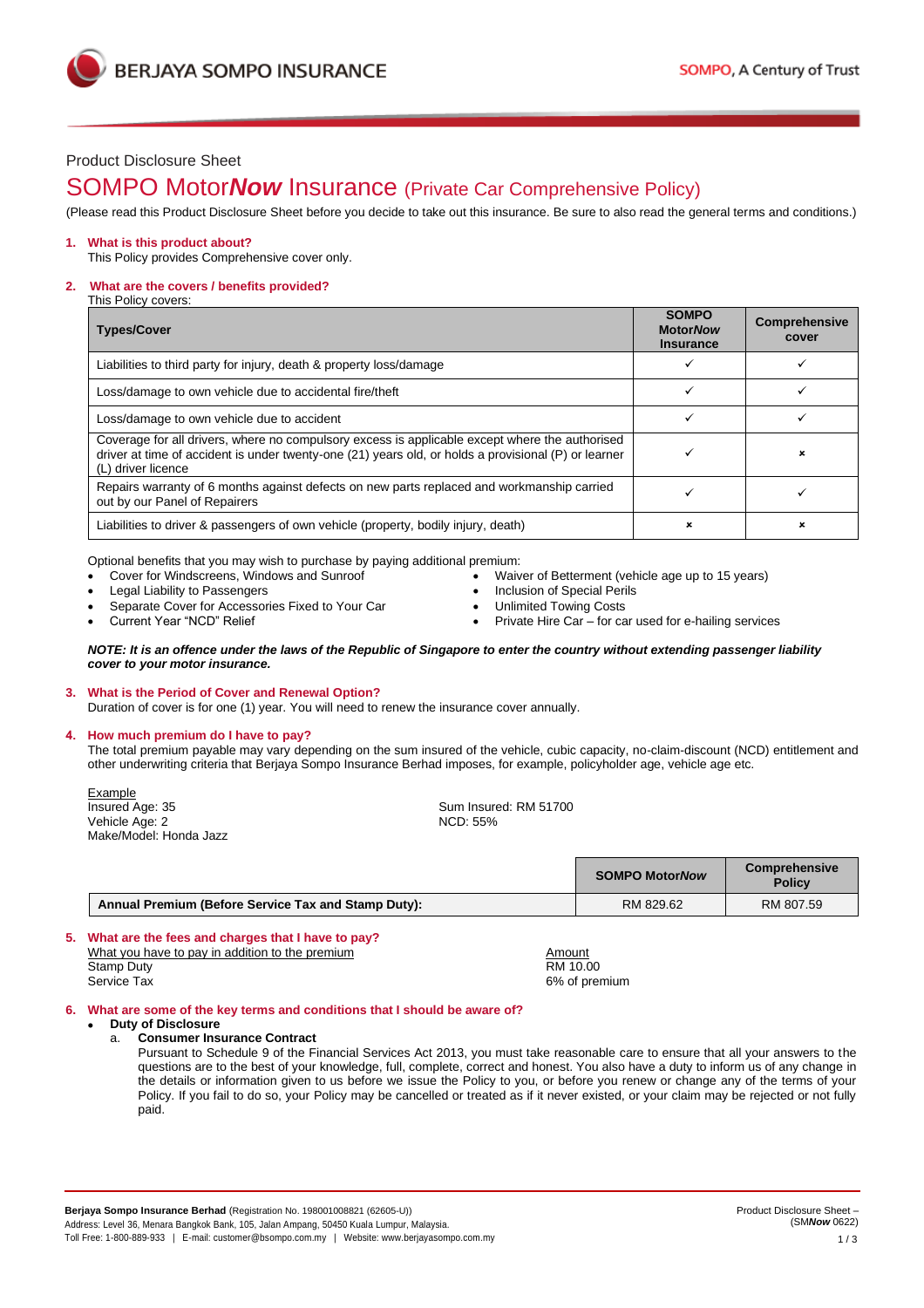### **b. Non-consumer Insurance Contract**

Pursuant to Schedule 9 of the Financial Services Act 2013, if you are applying for this insurance for purposes of your trade, business or profession, you have a duty to disclose any matter you know to be relevant to our decision in accepting the risks and determining the rates and terms of your insurance. You also have a duty to inform us of any change in the details or information given to us before we issue the Policy to you, or before you renew or change any of the terms of your Policy. If you fail to do so, your Policy may be cancelled or treated as if it never existed, or your claim may be rejected or not fully paid.

### • **Change in Risk**

If there are changes occur at any time or from time to time, and materially vary any of the facts provided at the date of the proposal, the insured shall give notice in writing to us within seven (7) days from the date of change, and shall pay additional premium if it is required.

#### • **Cash Before Cover**

Full premium must be paid before the effective date of the Policy.

#### • **Premium Payment**

Payment can be made by Debit Card, Credit Card or Online Payment to Berjaya Sompo Insurance Berhad. Please keep a receipt of the premium paid as the proof of payment for future reference.

#### • **Excess**

Compulsory Excess RM400 for Private Car Policy, this is the amount of loss you have to bear if your vehicle is driven by any authorised drivers at the time of accident who is under the age of 21 years old or the holder of a Provisional (P) or Learner (L) driver's license.

#### • **Contribution**

We shall only be liable for our rateable proportion of the loss if an insured has more than one Policy to cover his/her car.

### *NOTE: This list is non-exhaustive. Please refer to the Policy Contract for the full list of terms and conditions.*

#### **7. What are the major exclusions under this Policy?**

This Policy does not cover certain losses, such as your own death or bodily injury due to a motor accident or your liability against claims from passengers in your vehicle.

*NOTE: This list is non-exhaustive. Please refer to the Policy Contract for the full list of exclusions.*

#### **8. Can I cancel my Policy?**

You may cancel your Policy by giving us a written notice. Upon cancellation, we will refund premium according to the \*Customary Short-Period Rates subject to a minimum premium of RM50.00 payable under the Policy. However premium will not be refunded if a claim has been made on the Policy.

| <b>Period of Insurance</b> | <b>Refund of Premium</b>     |
|----------------------------|------------------------------|
| Not exceeding 1 week       | 87.5% of the total premium   |
| Not exceeding 1 month      | 75.0% of the total premium   |
| Not exceeding 2 months     | 62.5% of the total premium   |
| Not exceeding 3 months     | 50.0% of the total premium   |
| Not exceeding 4 months     | 37.5% of the total premium   |
| Not exceeding 6 months     | 25.0% of the total premium   |
| Not exceeding 8 months     | 12.5% of the total premium   |
| Exceeding 8 months         | No refund of premium allowed |

# \*Customary Short-Period Rates

#### **9. What do I need to do if there are changes to my contact/personal details?**

It is important that you inform us of any changes in your contact/personal details to ensure that all correspondence reach you in a timely manner. You may inform at our branches or Customer Service Centre.

### **10. What should you know when making a claim?**

- Report to the police within 24 hours and immediately notify us in writing with full details.
- Repairs must be conducted by Authorized Panel Workshop selected and approved by us if you make an own damage claim against your own comprehensive Policy.
- If you are not at fault in the accident, you can submit the claim either directly to us of the party at fault, or if you have a comprehensive Policy, you are encouraged to submit to us for speedier claims processing without losing your NCD entitlement.
- You will lose your entire NCD entitlement once the own damage or a third-party claim is made against your Policy.
- At the time of accident, if your car is still under a Hire Purchase agreement/Employer's Loan agreement with the Hire Purchase company/employer who is named in the Schedule as the owner, the loss or damage to your car shall be payable to the owner (Hire Purchase company/employer). Otherwise, the claim shall be payable to the insured.

## **11. Where can I get further information?**

Should you require additional information or any enquiries about Motor Insurance, please contact our Customer Service Centre during the operating hours from 8:30 am to 5:00 pm (Monday-Friday) at 03-2170 7300 or call our Toll Free number stated at the bottom of this page.